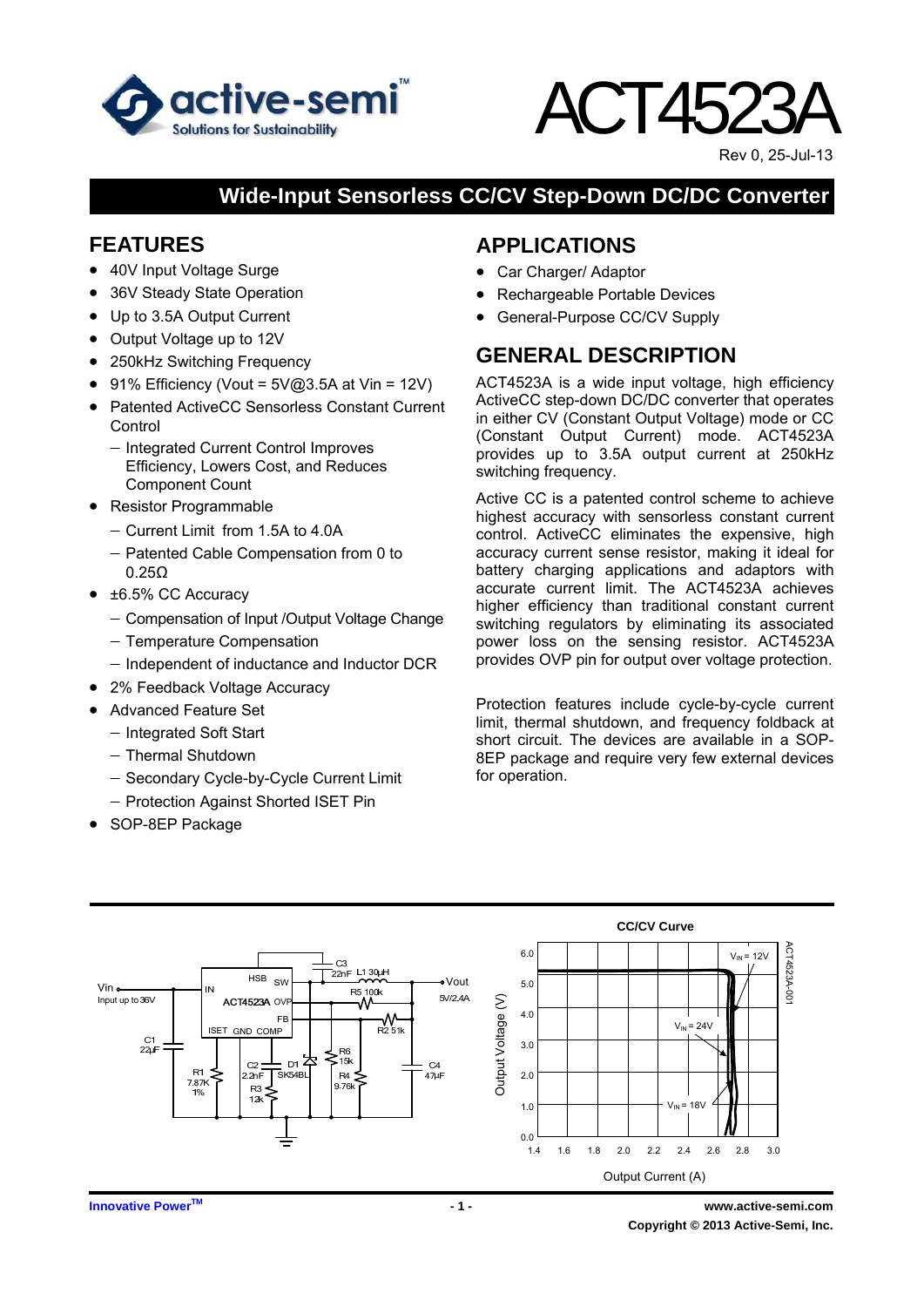

# **ORDERING INFORMATION**

| <b>PART NUMBER</b> | <b>I OPERATION TEMPERATURE RANGE</b> | <b>PACKAGE</b> | <b>PINS</b> | <b>PACKING</b>         |
|--------------------|--------------------------------------|----------------|-------------|------------------------|
| ACT4523AYH-T       | -40°C to 85°C                        | SOP-8EP        |             | <b>TAPE &amp; REEL</b> |

# **PIN CONFIGURATION**



SOP-8EP

# **PIN DESCRIPTIONS**

| <b>PIN</b>     | <b>NAME</b>        | <b>DESCRIPTION</b>                                                                                                                                                                                       |
|----------------|--------------------|----------------------------------------------------------------------------------------------------------------------------------------------------------------------------------------------------------|
|                | <b>HSB</b>         | High Side Bias Pin. This provides power to the internal high-side MOSFET gate driver.<br>Connect a 22nF capacitor from HSB pin to SW pin.                                                                |
| 2              | IN                 | Power Supply Input. Bypass this pin with a $10\mu$ F ceramic capacitor to GND, placed as<br>close to the IC as possible.                                                                                 |
| 3              | <b>SW</b>          | Power Switching Output to External Inductor.                                                                                                                                                             |
| 4              | <b>GND</b>         | Ground. Connect this pin to a large PCB copper area for best heat dissipation. Return<br>FB, COMP, and ISET to this GND, and connect this GND to power GND at a single<br>point for best noise immunity. |
| 5              | FB.                | Feedback Input. The voltage at this pin is regulated to 0.808V. Connect to the resistor<br>divider between output and GND to set the output voltage.                                                     |
| 6              | <b>COMP</b>        | Error Amplifier Output. This pin is used to compensate the converter.                                                                                                                                    |
| $\overline{7}$ | <b>OVP</b>         | OVP input. If the voltage at this pin exceeds 0.8V, the IC shuts down high-side switch.                                                                                                                  |
| 8              | <b>ISET</b>        | Output Current Setting Pin. Connect a resistor from ISET to GND to program the<br>output current.                                                                                                        |
|                | <b>Exposed Pad</b> | Heat Dissipation Pad. Connect this exposed pad to large ground copper area with<br>copper and vias.                                                                                                      |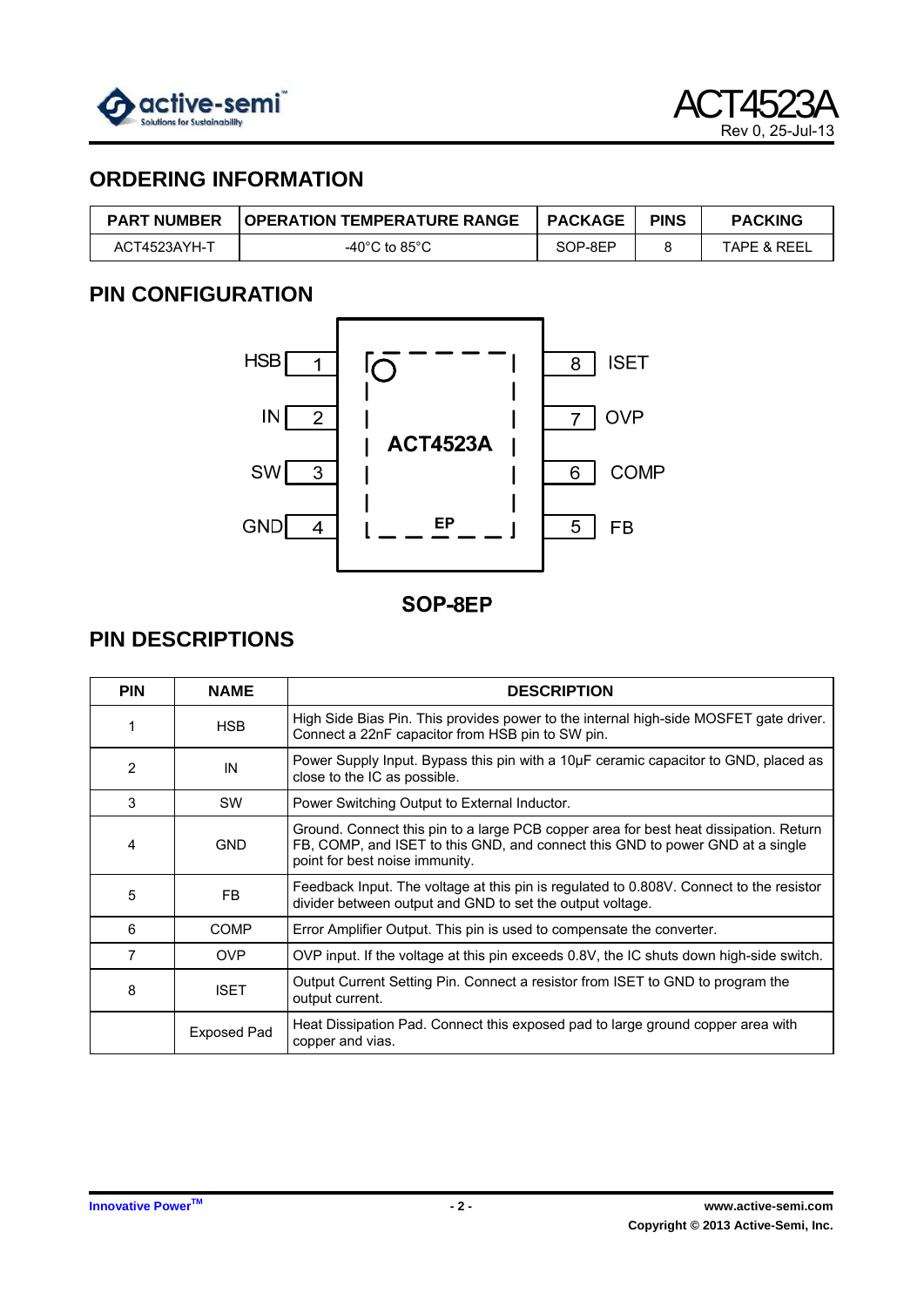

# **ABSOLUTE MAXIMUM RATINGS<sup>®</sup>**

| <b>PARAMETER</b>                       | <b>VALUE</b>                   | <b>UNIT</b>   |
|----------------------------------------|--------------------------------|---------------|
| IN to GND                              | $-0.3$ to 40                   |               |
| SW to GND                              | -1 to $V_{IN}$ + 1             |               |
| HSB to GND                             | $V_{SW}$ - 0.3 to $V_{SW}$ + 7 |               |
| FB, ISET, COMP to GND                  | $-0.3$ to $+6$                 |               |
| Junction to Ambient Thermal Resistance | 46                             | $\degree$ C/W |
| <b>Operating Junction Temperature</b>  | $-40$ to 150                   | $^{\circ}C$   |
| Storage Junction Temperature           | $-55$ to 150                   | $^{\circ}C$   |
| Lead Temperature (Soldering 10 sec.)   | 300                            | °C            |

c: Do not exceed these limits to prevent damage to the device. Exposure to absolute maximum rating conditions for long periods may affect device reliability.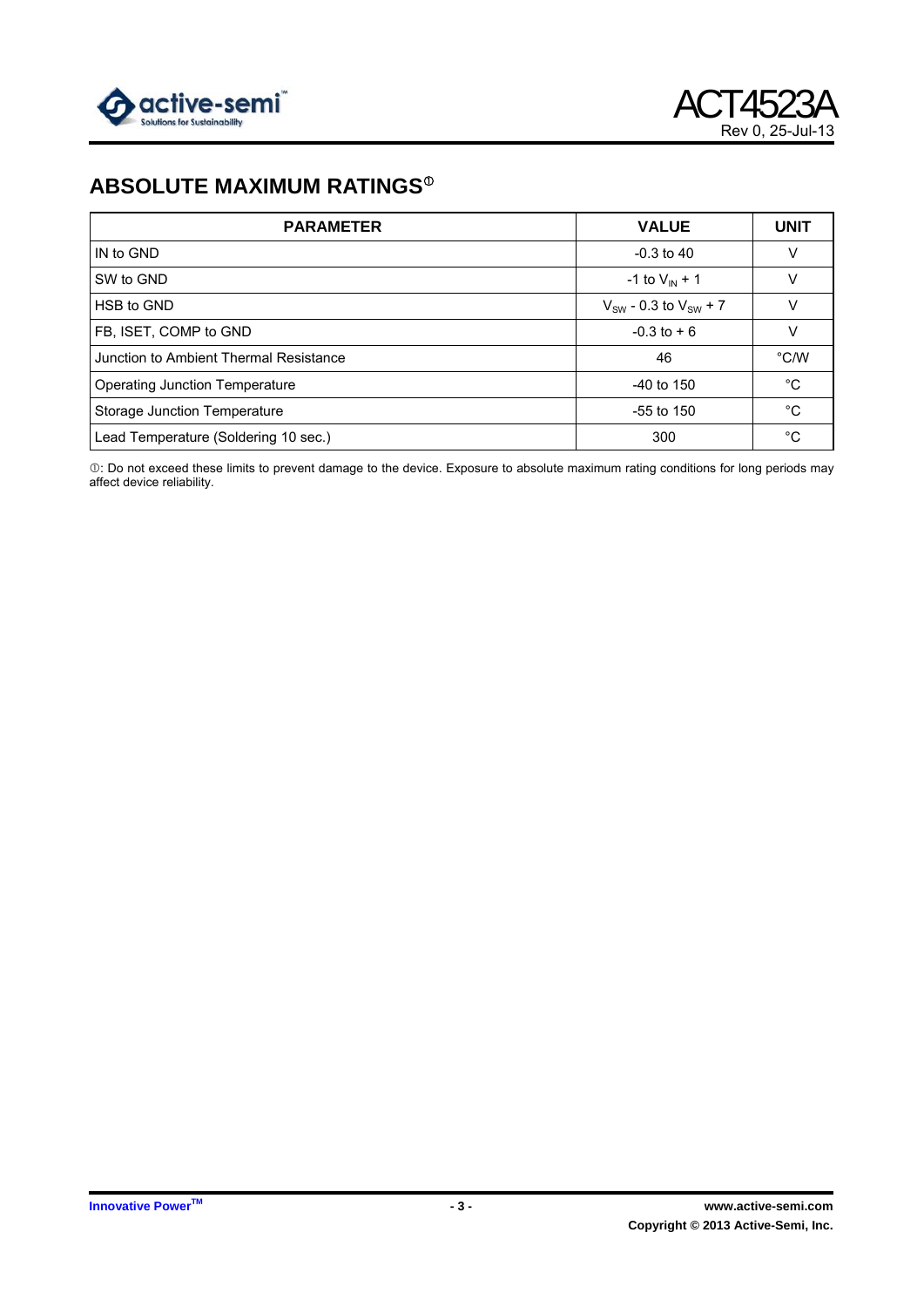



# **ELECTRICAL CHARACTERISTICS**

( $V_{IN}$  = 12V, T<sub>A</sub> = 25°C, unless otherwise specified.)

| <b>PARAMETER</b>                              | <b>TEST CONDITIONS</b>                                                  | <b>MIN</b> | <b>TYP</b> | <b>MAX</b> | <b>UNIT</b>   |
|-----------------------------------------------|-------------------------------------------------------------------------|------------|------------|------------|---------------|
| Input Voltage                                 |                                                                         | 10         |            | 36         | V             |
| Input Voltage Surge                           |                                                                         |            |            | 40         | V             |
| V <sub>IN</sub> UVLO Turn-On Voltage          | Input Voltage Rising                                                    | 9.0        | 9.4        | 9.7        | V             |
| V <sub>IN</sub> UVLO Hysteresis               | Input Voltage Falling                                                   |            | 1.1        |            | $\vee$        |
| <b>Standby Supply Current</b>                 | $V_{FB} = 1V$                                                           |            | 0.9        | 1.4        | mA            |
| Feedback Voltage                              |                                                                         | 792        | 808        | 824        | mV            |
| Internal Soft-Start Time                      |                                                                         |            | 400        |            | μs            |
| Error Amplifier Transconductance              | $V_{FB} = V_{COMP} = 0.8V$ ,<br>$\Delta l_{\text{COMP}} = \pm 10 \mu A$ |            | 650        |            | µA/V          |
| Error Amplifier DC Gain                       |                                                                         |            | 4000       |            | V/V           |
| <b>Switching Frequency</b>                    | $V_{FB} = 0.808V$                                                       |            | 250        |            | kHz           |
| <b>Foldback Switching Frequency</b>           | $V_{FB} = 0V$                                                           |            | 36         |            | kHz           |
| Maximum Duty Cycle                            |                                                                         |            | 85         |            | $\frac{0}{0}$ |
| Minimum On-Time                               |                                                                         |            | 190        |            | ns            |
| <b>COMP</b> to Current Limit Transconductance | $V_{\text{COMP}} = 1.2V$                                                |            | 3.9        |            | A/V           |
| Secondary Cycle-by-Cycle Current Limit        | Duty = $0.5$                                                            |            | 5.2        |            | A             |
| Slope Compensation                            | $Duty = D_{MAX}$                                                        |            | 1.4        |            | A             |
| <b>ISET Voltage</b>                           |                                                                         |            | 1.0        |            | V             |
| ISET to IOUT DC Room Temp Current Gain        | IOUT / ISET, $R_{ISET} = 7.87k\Omega$                                   |            | 20000      |            | A/A           |
| CC Controller DC Accuracy                     | $R_{ISET} = 7.87 k\Omega, V_{OUT} = 4.0 V$                              |            | 2650       |            | mA            |
| OVP pin Voltage                               | <b>OVP Pin Rising</b>                                                   |            | 0.8        |            | V             |
| High-Side Switch ON-Resistance                |                                                                         |            | 85         |            | $m\Omega$     |
| SW Off Leakage Current                        | $V_{in} = V_{SW} = 0V$                                                  |            | 1          | 10         | μA            |
| Thermal Shutdown Temperature                  | <b>Temperature Rising</b>                                               |            | 155        |            | $^{\circ}C$   |
| Thermal Shutdown Temperature Hysteresis       | <b>Temperature Falling</b>                                              |            | 25         |            | $^{\circ}C$   |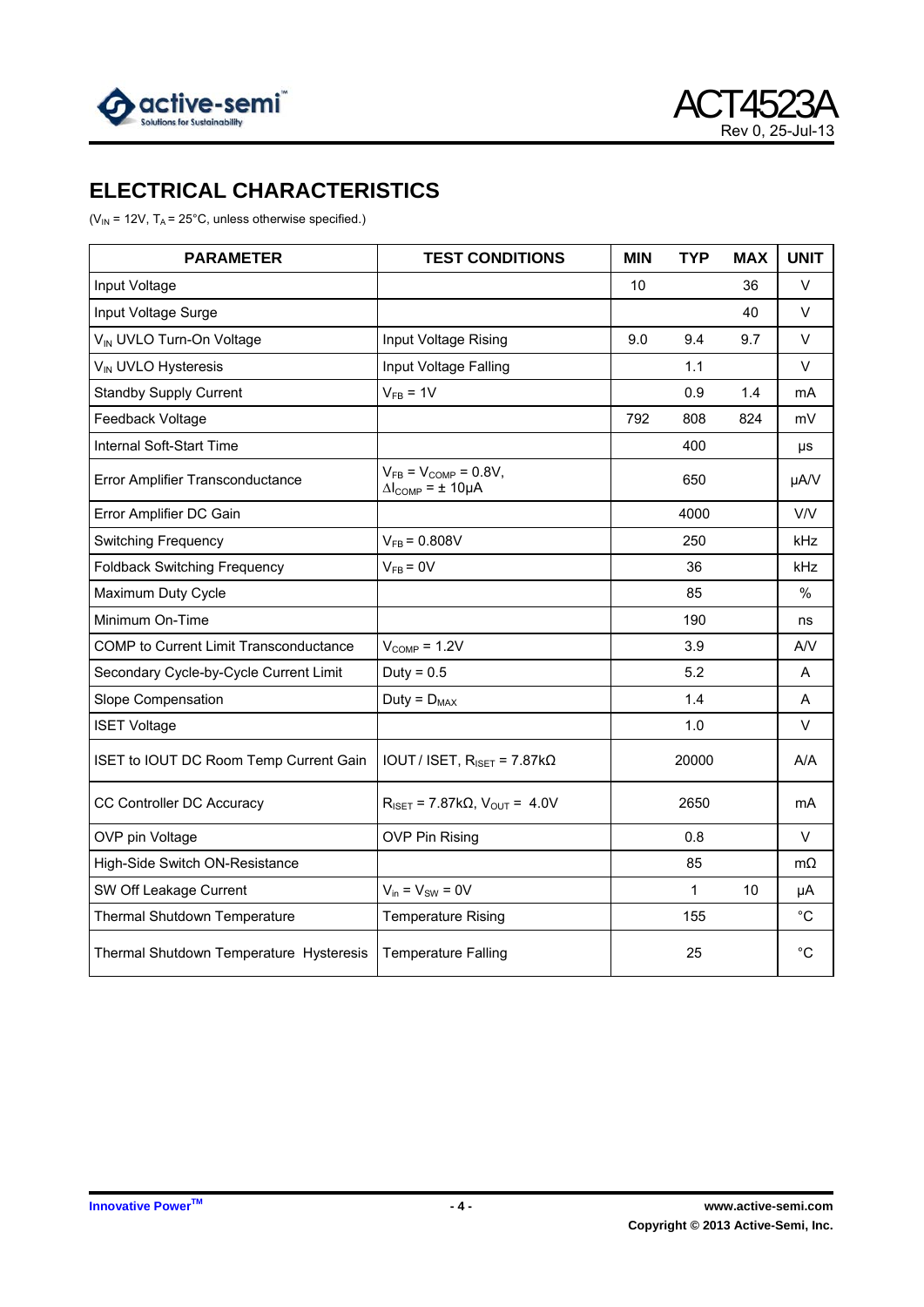

# **FUNCTIONAL BLOCK DIAGRAM**



## **FUNCTIONAL DESCRIPTION**

## **CV/CC Loop Regulation**

As seen in *Functional Block Diagram*, the ACT4523A is a peak current mode pulse width modulation (PWM) converter with CC and CV control. The converter operates as follows:

A switching cycle starts when the rising edge of the Oscillator clock output causes the High-Side Power Switch to turn on and the Low-Side Power Switch to turn off. With the SW side of the inductor now connected to IN, the inductor current ramps up to store energy in the magnetic field. The inductor current level is measured by the Current Sense Amplifier and added to the Oscillator ramp signal. If the resulting summation is higher than the COMP voltage, the output of the PWM Comparator goes high. When this happens or when Oscillator clock output goes low, the High-Side Power Switch turns off.

At this point, the SW side of the inductor swings to a diode voltage below ground, causing the inductor current to decrease and magnetic energy to be transferred to output. This state continues until the cycle starts again. The High-Side Power Switch is driven by logic using HSB as the positive rail. This pin is charged to  $V_{SW}$  + 5V when the Low-Side Power Switch turns on. The COMP voltage is the integration of the error between FB input and the internal 0.808V reference. If FB is lower than the reference voltage, COMP tends to go higher to increase current to the output. Output current will increase until it reaches the CC limit set by the ISET resistor. At this point, the device will transition from

regulating output voltage to regulating output current, and the output voltage will drop with increasing load.

The Oscillator normally switches at 250kHz. However, if FB voltage is less than 0.6V, then the switching frequency decreases until it reaches a typical value of 36kHz at  $V_{FB} = 0.15V$ .

## **Over Voltage Protection**

The ACT4523A has an OVP pin. If the voltage at this pin exceeds 0.8V, the IC shuts down high side switch.

## **Thermal Shutdown**

The ACT4523A disables switching when its junction temperature exceeds 155°C and resumes when the temperature has dropped by 25°C.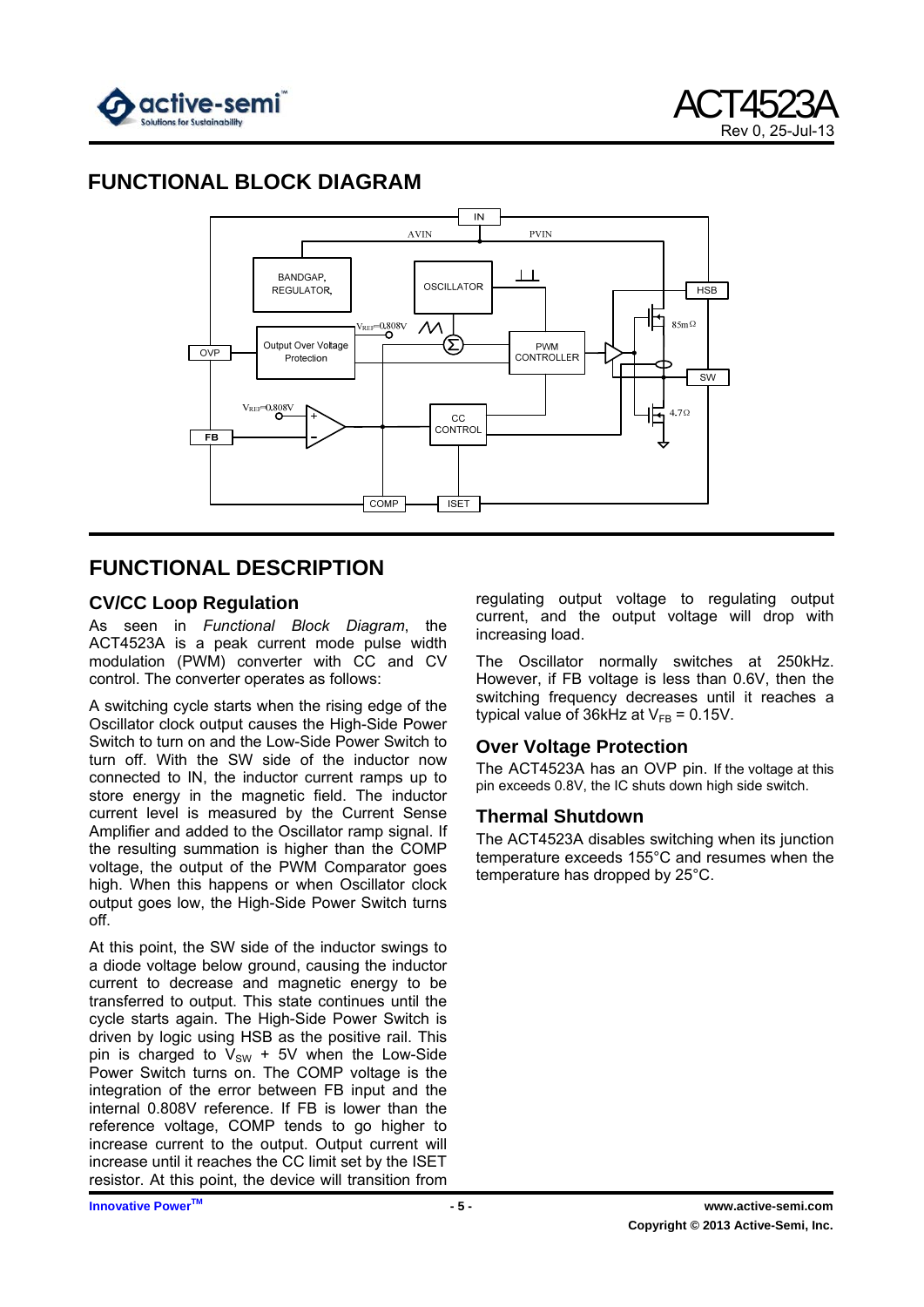

## **APPLICATIONS INFORMATION**

## **Output Voltage Setting**

**Figure 1: Output Voltage Setting** 



Figure 1 shows the connections for setting the output voltage. Select the proper ratio of the two feedback resistors  $R_{FB1}$  and  $R_{FB2}$  based on the output voltage. Adding a capacitor in parallel with  $R_{FR1}$  helps the system stability. Typically, use  $R_{FR2} \approx$ 10k $\Omega$  and determine R<sub>FB1</sub> from the following equation:

$$
R_{FB1} = R_{FB2} \left( \frac{V_{OUT}}{0.808V} - 1 \right)
$$
 (1)

## **CC Current Setting**

ACT4523A constant current value is set by a resistor connected between the ISET pin and GND. The CC output current is linearly proportional to the current flowing out of the ISET pin. The voltage at ISET is roughly 1.1V and the current gain from ISET to output is roughly 21000 (21mA/1µA). To determine the proper resistor for a desired current, please refer to Figure 2 below.

## **Figure 2:**

#### **Curve for Programming Output CC Current**



#### **Inductor Selection**

The inductor maintains a continuous current to the output load. This inductor current has a ripple that is dependent on the inductance value:

Higher inductance reduces the peak-to-peak ripple current. The trade off for high inductance value is the increase in inductor core size and series resistance, and the reduction in current handling capability. In general, select an inductance value L based on ripple current requirement:

$$
L = \frac{V_{OUT} \times (V_{IN} - V_{OUT})}{V_{IN} f_{SW} I_{LOADMAX} K_{RIPILE}}
$$
(2)

where  $V_{IN}$  is the input voltage,  $V_{OUT}$  is the output voltage,  $f_{SW}$  is the switching frequency,  $I_{LOADMAX}$  is the maximum load current, and  $K_{\text{RIPPLE}}$  is the ripple factor. Typically, choose  $K_{\text{Ripple}} = 30\%$  to correspond to the peak-to-peak ripple current being 30% of the maximum load current.

With a selected inductor value the peak-to-peak inductor current is estimated as:

$$
I_{LPK-PK} = \frac{V_{OUT} \times (V_{IN} - V_{OUT})}{L \times V_{IN} \times f_{SW}}
$$
(3)

The peak inductor current is estimated as:

$$
I_{LPK} = I_{LOADMAX} + \frac{1}{2} I_{LPK-PK}
$$
 (4)

The selected inductor should not saturate at  $I_{\text{LPK}}$ . The maximum output current is calculated as:

$$
I_{\text{OUTMAX}} = I_{\text{LIM}} - \frac{1}{2} I_{\text{LPK-PK}} \tag{5}
$$

 $L_{LIM}$  is the internal current limit, which is typically 4.5A, as shown in Electrical Characteristics Table.

## **External High Voltage Bias Diode**

It is recommended that an external High Voltage Bias diode be added when the system has a 5V fixed input or the power supply generates a 5V output. This helps improve the efficiency of the regulator. The High Voltage Bias diode can be a low cost one such as IN4148 or BAT54.

## **Figure 3:**

**External High Voltage Bias Diode**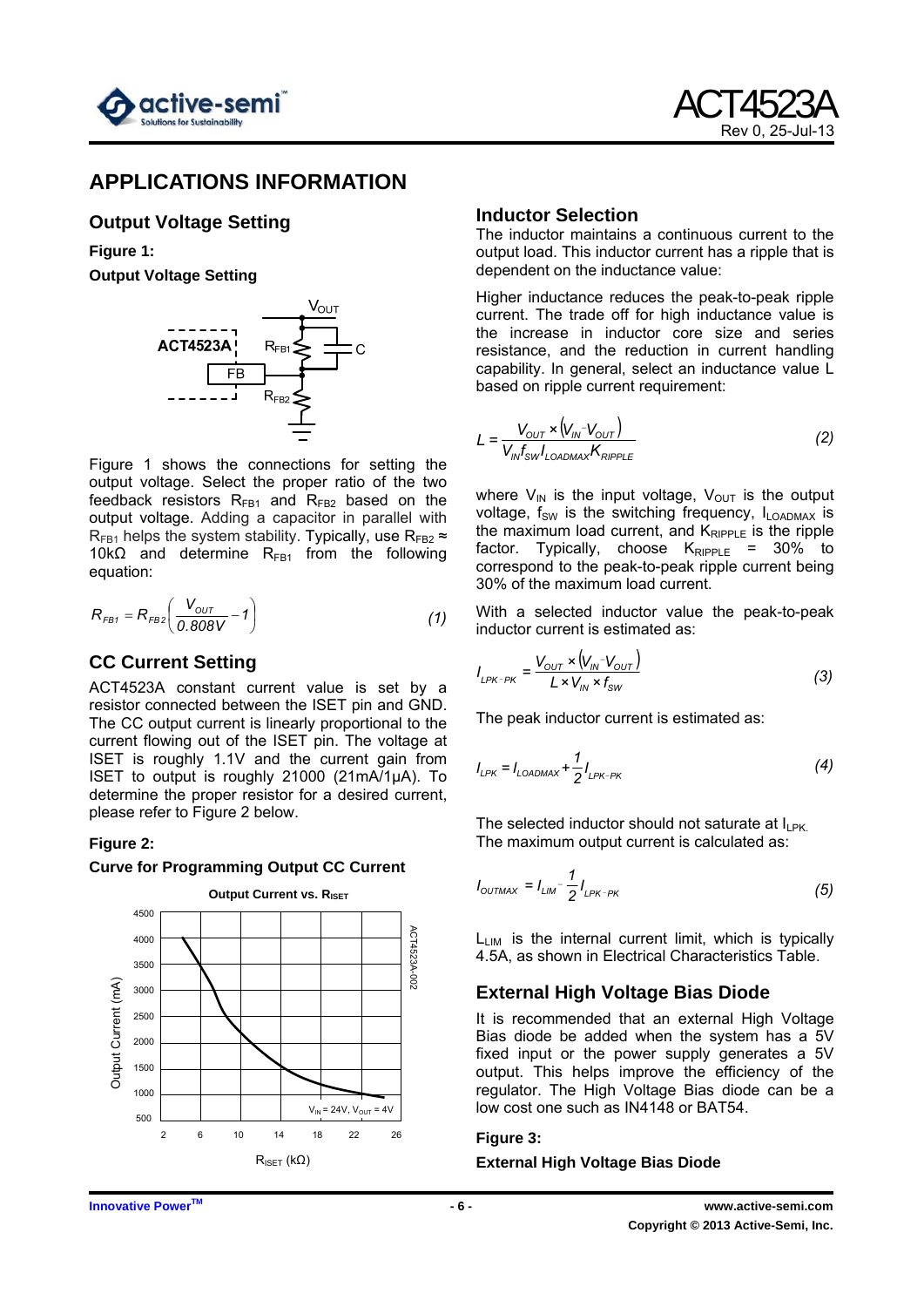

# **APPLICATIONS INFORMATION CONT'D**



This diode is also recommended for high duty cycle operation and high output voltage applications.

## **Input Capacitor**

The input capacitor needs to be carefully selected to maintain sufficiently low ripple at the supply input of the converter. A low ESR capacitor is highly recommended. Since large current flows in and out of this capacitor during switching, its ESR also affects efficiency.

The input capacitance needs to be higher than 10µF. The best choice is the ceramic type, however, low ESR tantalum or electrolytic types may also be used provided that the RMS ripple current rating is higher than 50% of the output current. The input capacitor should be placed close to the IN and G pins of the IC, with the shortest traces possible. In the case of tantalum or electrolytic types, they can be further away if a small parallel 0.1µF ceramic capacitor is placed right next to the IC.

## **Output Capacitor**

The output capacitor also needs to have low ESR to keep low output voltage ripple. The output ripple voltage is:

$$
V_{RIPPLE} = I_{OUTMAX} K_{RIPPLE} R_{ESR} + \frac{V_{IN}}{28 \times f_{SW}^2 LC_{OUT}} \qquad (6)
$$

Where  $I_{\text{OUTMAX}}$  is the maximum output current,  $K_{RIPPIF}$  is the ripple factor,  $R_{FSR}$  is the ESR of the output capacitor,  $f_{SW}$  is the switching frequency, L is the inductor value, and  $C_{\text{OUT}}$  is the output capacitance. In the case of ceramic output capacitors,  $R_{ESR}$  is very small and does not contribute to the ripple. Therefore, a lower capacitance value can be used for ceramic type. In the case of tantalum or electrolytic capacitors, the ripple is dominated by  $R_{ESR}$  multiplied by the ripple current. In that case, the output capacitor is chosen to have sufficiently low ESR.

For ceramic output capacitor, typically choose a capacitance of about 22µF. For tantalum or electrolytic capacitors, choose a capacitor with less than 50mΩ ESR.

## **Rectifier Diode**

Use a Schottky diode as the rectifier to conduct current when the High-Side Power Switch is off. The Schottky diode must have current rating higher than the maximum output current and a reverse voltage rating higher than the maximum input voltage.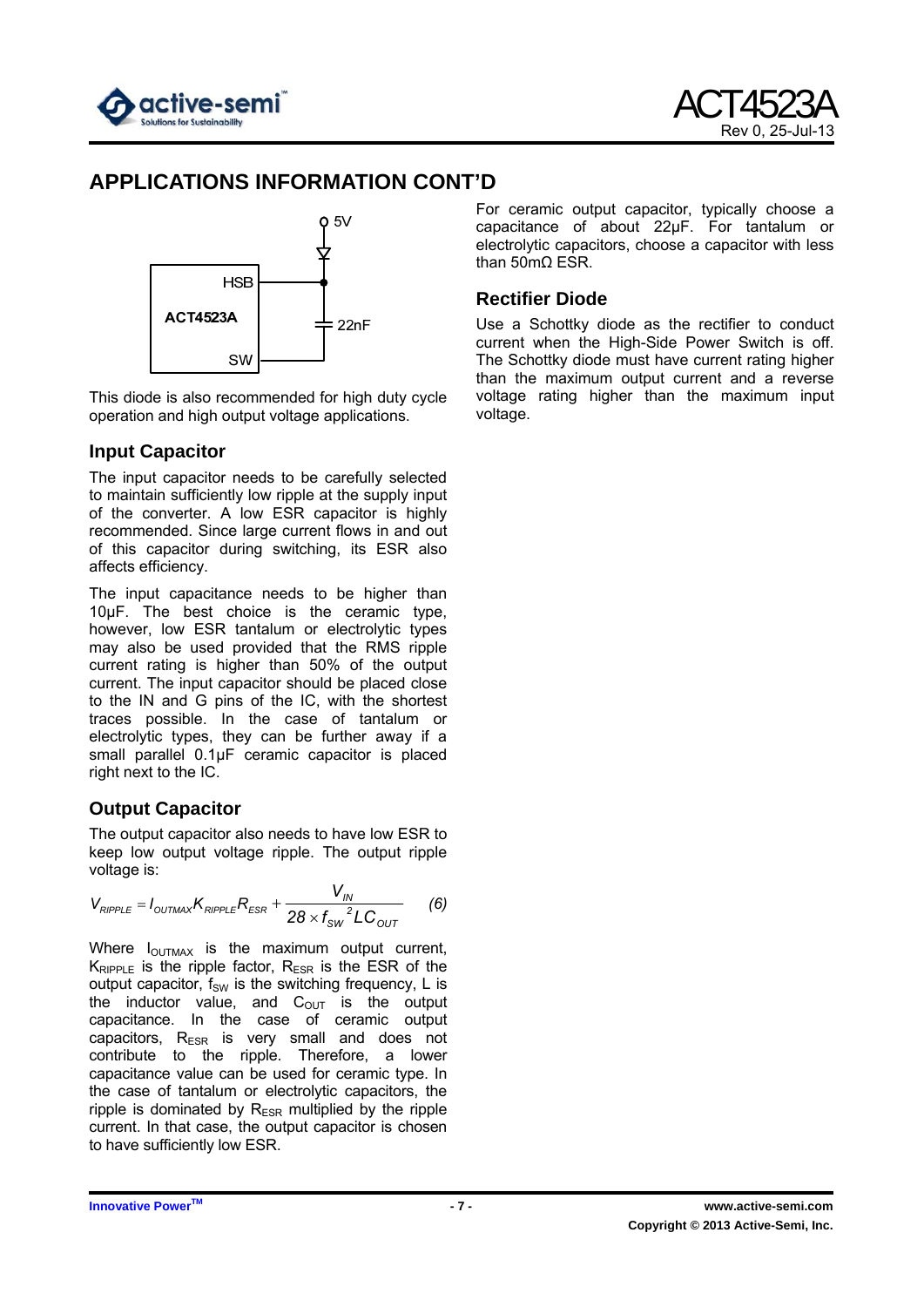

## **STABILITY COMPENSATION**

#### **Figure 4:**

**Stability Compensation** 



 $\mathbb{O}: C_{\text{COMP2}}$  is needed only for high ESR output capacitor

The feedback loop of the IC is stabilized by the components at the COMP pin, as shown in Figure 4. The DC loop gain of the system is determined by the following equation:

$$
A_{\text{VDC}} = \frac{0.808 \text{ V}}{I_{\text{OUT}}} A_{\text{VEA}} G_{\text{COMP}} \qquad (7)
$$

The dominant pole P1 is due to  $C_{\text{COMP}}$ :

$$
f_{P1} = \frac{G_{EA}}{2 \pi A_{VEA} C_{COMP}}
$$
 (8)

The second pole P2 is the output pole:

$$
f_{P2} = \frac{I_{OUT}}{2\pi V_{OUT} C_{OUT}} \tag{9}
$$

The first zero  $Z1$  is due to  $R_{COMP}$  and  $C_{COMP}$ :

$$
f_{Z1} = \frac{1}{2\pi R_{\text{COMP}}} \tag{10}
$$

And finally, the third pole is due to  $R_{COMP}$  and  $C_{COMP2}$  (if  $C_{COMP2}$  is used):

$$
f_{P3} = \frac{1}{2\pi R_{\text{COMP}} C_{\text{COMP2}}}
$$
 (11)

The following steps should be used to compensate the IC:

STEP 1. Set the cross over frequency at 1/10 of the switching frequency via  $R_{\text{COMP}}$ :

$$
R_{\text{COMP}} = \frac{2\pi V_{\text{OUT}} C_{\text{OUT}} f_{\text{SW}}}{10 G_{\text{EA}} G_{\text{COMP}} \times 0.808 \text{ V}}
$$

$$
= 5.12 \times 10^7 V_{\text{OUT}} C_{\text{OUT}} \quad (\Omega) \tag{12}
$$

STEP 2. Set the zero  $f<sub>Z1</sub>$  at 1/4 of the cross over frequency. If R<sub>COMP</sub> is less than 15kΩ, the equation for  $C_{\text{COMP}}$  is:

$$
C_{\text{COMP}} = \frac{2.83 \times 10^{-5}}{R_{\text{COMP}}}
$$
 (F) (13)

If R<sub>COMP</sub> is limited to 15kΩ, then the actual cross over frequency is 6.58 /  $(V_{\text{OUT}}C_{\text{OUT}})$ . Therefore:

$$
C_{\text{COMP}} = 6.45 \times 10^{-6} V_{\text{OUT}} C_{\text{OUT}} \quad (F) \tag{14}
$$

STEP 3. If the output capacitor's ESR is high enough to cause a zero at lower than 4 times the cross over frequency, an additional compensation capacitor  $C_{COMP2}$  is required. The condition for using C<sub>COMP2</sub> is:

$$
R_{\text{ESRCOUT}} \geq (Min \frac{1.77 \times 10^{-6}}{C_{\text{OUT}}}, 0.006 \times V_{\text{OUT}}) \quad (\Omega) \quad (15)
$$

And the proper value for  $C_{COMP2}$  is:

$$
C_{\text{COMP 2}} = \frac{C_{\text{OUT}} R_{\text{ESRCOUT}}}{R_{\text{COMP}}}
$$
 (16)

Though  $C_{COMP2}$  is unnecessary when the output capacitor has sufficiently low ESR, a small value C<sub>COMP2</sub> such as 100pF may improve stability against PCB layout parasitic effects.

Table 1 shows some calculated results based on the compensation method above.

#### **Table 1:**

#### **Typical Compensation for Different Output Voltages and Output Capacitors**

| V <sub>out</sub> | $C_{\text{OUT}}$ | R <sub>COMP</sub> |       | $C_{COMP}$ $C_{COMP2}$ <sup>®</sup> |
|------------------|------------------|-------------------|-------|-------------------------------------|
| 2.5V             | 47µF Ceramic CAP | $5.6k\Omega$      | 2.2nF | None                                |
| 3.3V             | 47µF Ceramic CAP | $6.2k\Omega$      | 2.2nF | None                                |
| 5V               | 47µF Ceramic CAP | $12k\Omega$       | 2.2nF | None                                |
| 2.5V             | 220μF/10V/30mΩ   | $20k\Omega$       | 2.2nF | 47pF                                |
| 3.3V             | 220μF/10V/30mΩ   | $20k\Omega$       | 2.2nF | 47pF                                |
| 5V               | 220μF/10V/30mΩ   | $20k\Omega$       | 2.2nF | 47pF                                |

 $\mathbb{O}:$  C<sub>COMP2</sub> is needed for high ESR output capacitor.  $C_{COMP2} \leq 47pF$  is recommended.

#### **CC Loop Stability**

The constant-current control loop is internally compensated over the 1500mA-3000mA output range. No additional external compensation is required to stabilize the CC current.

## **Output Cable Resistance Compensation**

To compensate for resistive voltage drop across the charger's output cable, the ACT4523A integrates a simple, user-programmable cable voltage drop compensation using the impedance at the FB pin. Use the curve in Figure 5 to choose the proper feedback resistance values for cable compensation.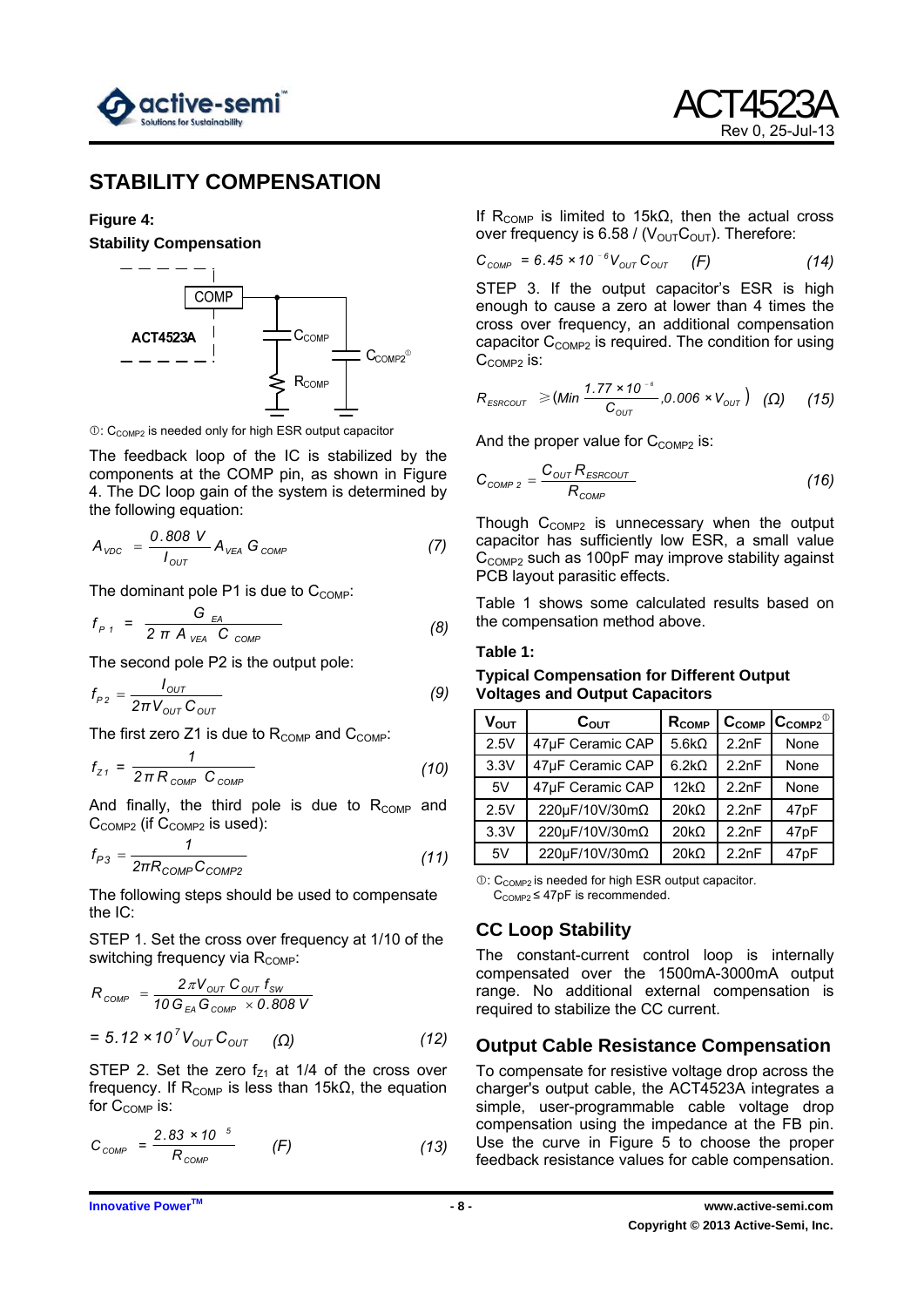

# **STABILITY COMPENSATION CONT'D**

 $R_{FB1}$  is the high side resistor of voltage divider.

In the case of high  $R_{FB1}$  used, the frequency compensation needs to be adjusted correspondingly. As show in Figure 6, adding a capacitor in paralleled with  $R_{FB1}$  or increasing the compensation capacitance at COMP pin helps the system stability.

#### **Figure 5:**

**Cable Compensation at Various Resistor Divider Values** 



## **Figure 6:**

**Frequency Compensation for High RFB1** 



## **PC Board Layout Guidance**

When laying out the printed circuit board, the following checklist should be used to ensure proper operation of the IC.

- 1) Arrange the power components to reduce the AC loop size consisting of  $C_{\text{IN}}$ , IN pin, SW pin and the schottky diode.
- 2) Place input decoupling ceramic capacitor  $C_{\text{IN}}$  as close to IN pin as possible.  $C_{\text{IN}}$  is connected

power GND with vias or short and wide path.

- 3) Return FB, COMP and ISET to signal GND pin, and connect the signal GND to power GND at a single point for best noise immunity. Connect exposed pad to power ground copper area with copper and vias.
- 4) Use copper plane for power GND for best heat dissipation and noise immunity.
- 5) Place feedback resistor close to FB pin.
- 6) Use short trace connecting  $HSB-C_{HSB}$ -SW loop

Figure 7 shows an example of PCB layout.



**Figure 7: PCB Layout** 

Figure 9 gives one typical car charger application schematic and associated BOM list.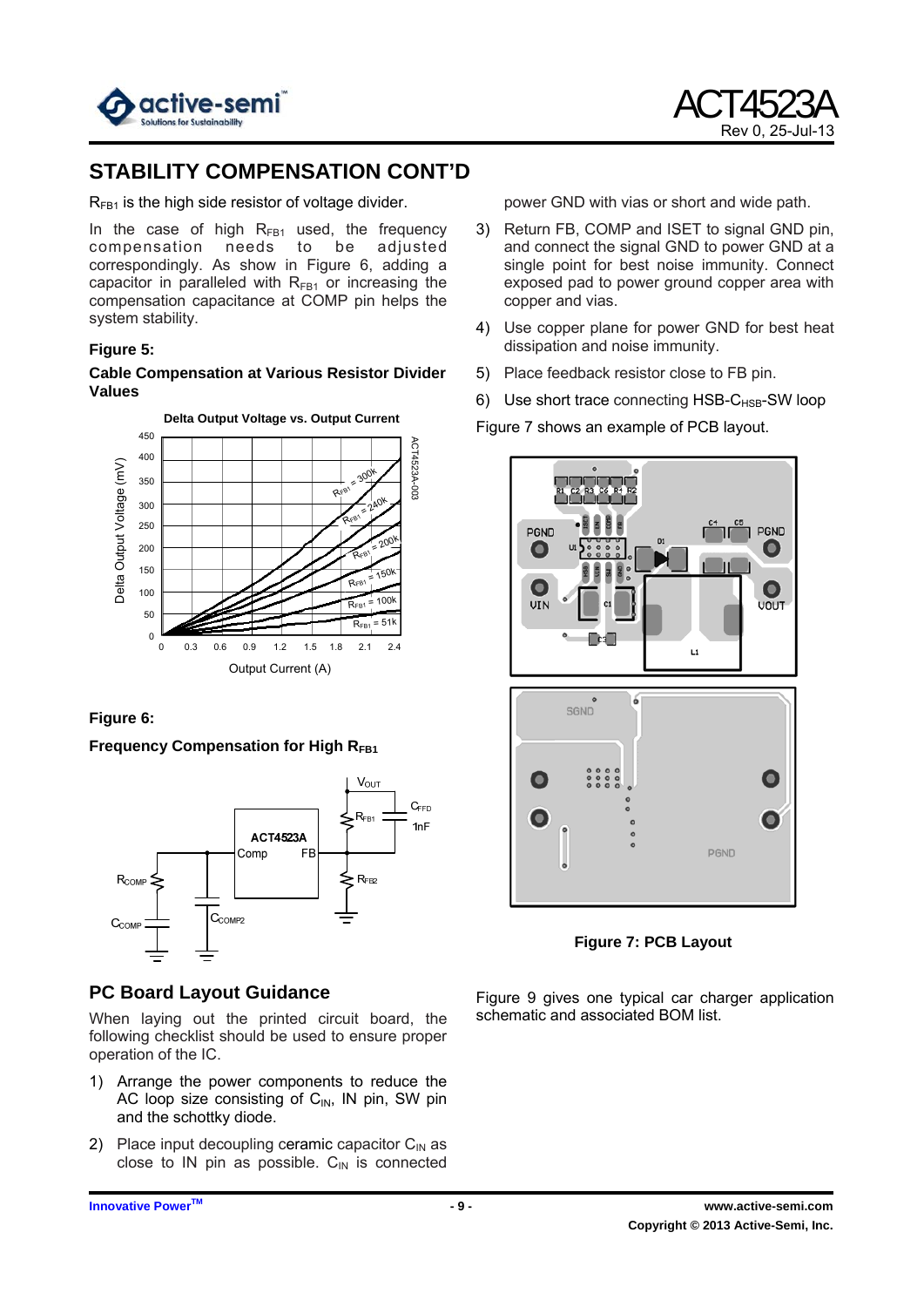



#### **Figure 8:**

**Typical Application Circuit for 5V/2.4A Car Charger** 



## **Table 2: BOM List for 5V/2.4A Car Charger**

| <b>ITEM</b>       | <b>REFERENCE</b> | <b>DESCRIPTION</b>                          | <b>MANUFACTURER</b>     | <b>QTY</b> |
|-------------------|------------------|---------------------------------------------|-------------------------|------------|
| 1                 | U1               | IC, ACT4523AYH, SOP-8EP                     | Active-Semi             |            |
| $\overline{2}$    | C <sub>1</sub>   | Capacitor, Electrolytic, 47µF/50V, 6.3x7mm  | Murata, TDK             | 1          |
| 3                 | C <sub>2</sub>   | Capacitor, Ceramic, 10µF/50V, 1206, SMD     | Murata, TDK             | 1          |
| 4                 | C <sub>3</sub>   | Capacitor, Ceramic, 2.2nF/6.3V, 0603, SMD   | Murata, TDK             | 1          |
| 5                 | C <sub>4</sub>   | Capacitor, Ceramic, 22nF/50V, 1206, SMD     | Murata, TDK             |            |
| 6                 | C <sub>5</sub>   | Capacitor, Ceramic, 1nF/10V, 0603, SMD      | Murata, TDK             | 1          |
| $\overline{7}$    | C <sub>6</sub>   | Capacitor, Ceramic, 10uF/10V, 0603, SMD     | Murata, TDK             | 1          |
| 8                 | C7               | Capacitor, Electrolytic, 220uF/10V, 6.3x7mm | Murata, TDK             | 1          |
| 9                 | L1               | Inductor, 30µH, 5A, 20%, SMD                | <b>Tyco Electronics</b> | 1          |
| 10                | D <sub>1</sub>   | Diode, Schottky, 40V/5A, SK54BL             | <b>Diodes</b>           | 1          |
| 11                | R <sub>1</sub>   | Chip Resistor, $7.87k\Omega$ , 0603, 1%     | Murata, TDK             |            |
| $12 \overline{ }$ | R <sub>2</sub>   | Chip Resistor, $51k\Omega$ , 0603, 1%       | Murata, TDK             |            |
| 13                | R <sub>3</sub>   | Chip Resistor, $20k\Omega$ , 0603, 5%       | Murata, TDK             | 1          |
| 14                | R4               | Chip Resistor, $9.76k\Omega$ , 0603, 1%     | Murata, TDK             | 1          |
| 15                | R <sub>5</sub>   | Chip Resistor, $100k\Omega$ , 0603, 1%      | Murata, TDK             |            |
| 16                | R <sub>6</sub>   | Chip Resistor, $15k\Omega$ , 0603, 1%       | Murata, TDK             |            |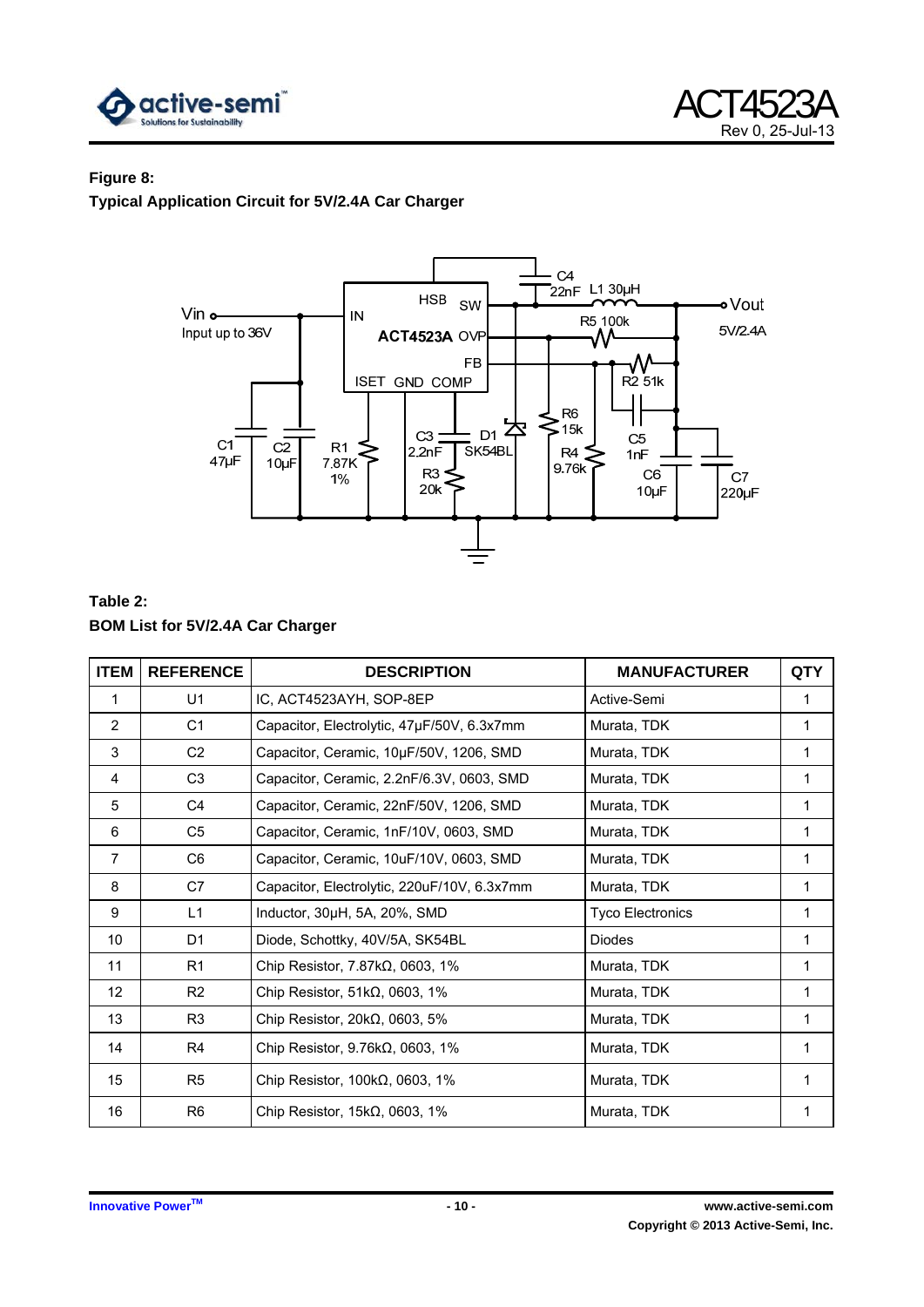

# **TYPICAL PERFORMANCE CHARACTERISTICS**

(Schematic as show in Figure 8, Ta = 25°C, unless otherwise specified)



**Switching Frequency vs. Feedback Voltage** 





**Switching Frequency vs. Input Voltage**  290 ACT4523A-005 ACT4523A-005 280 Switching Frequency (kHz) Switching Frequency (KHz) 270 260 250 240 230 220 210 10 15 20 25 30 35 40 Input Voltage (V)

2720 ACT4523A-007 ACT4523A-007  $V_{\text{OUT}} = 5V$ <br> $V_{\text{IN}} = 12V$ 2700  $I<sub>1SET</sub> = 2.65A$ CC Current (mA) 2680 CC Current (mA) 2660 2640 2620 2600 2580  $2560$   $-20$ -20 0 20 40 60 80 100 120 140 Temperature (°C)

**CC Current vs. Temperature** 

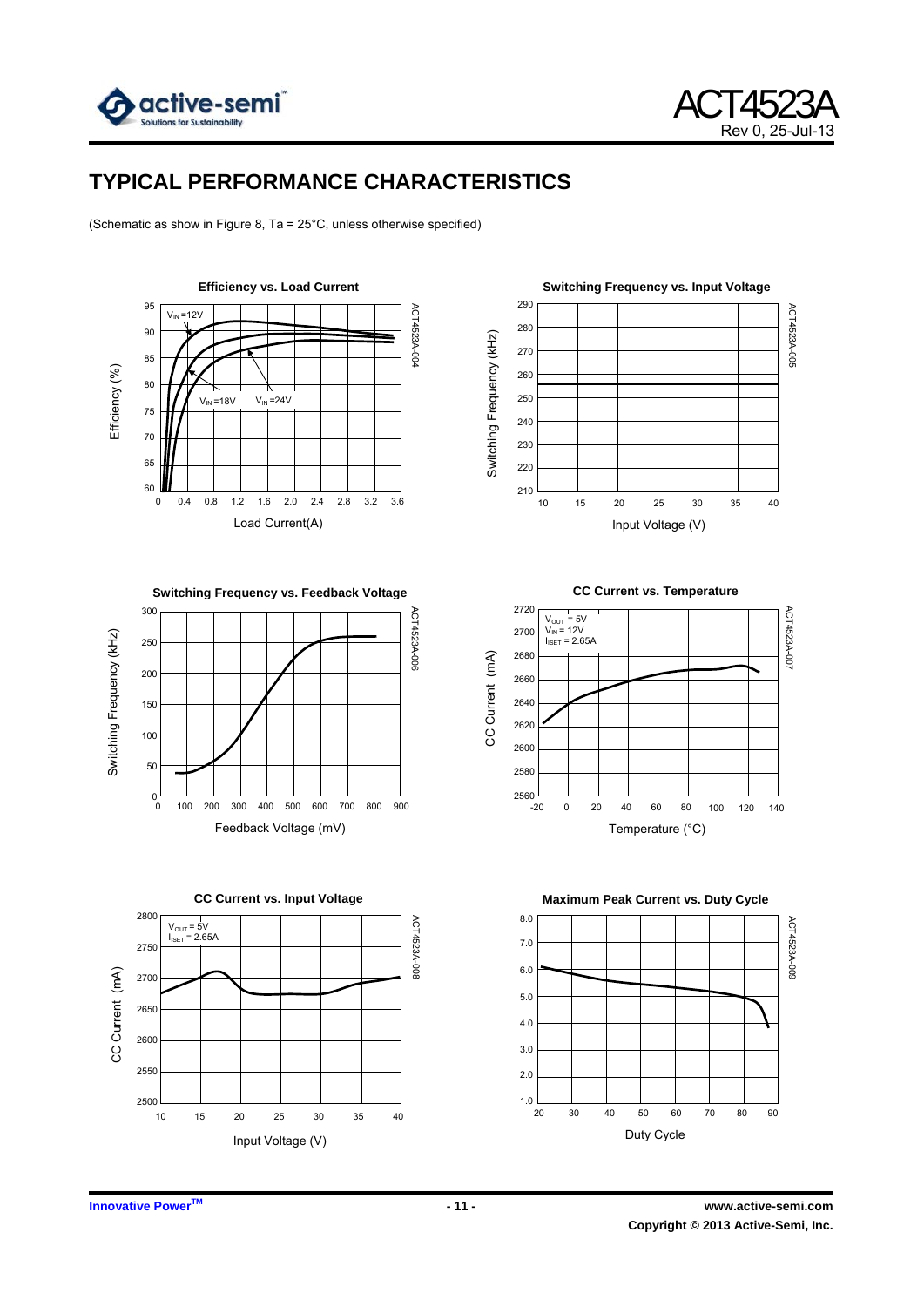



# **TYPICAL PERFORMANCE CHARACTERISTICS CONT'D**

(Schematic as show in Figure 8, Ta = 25°C, unless otherwise specified)













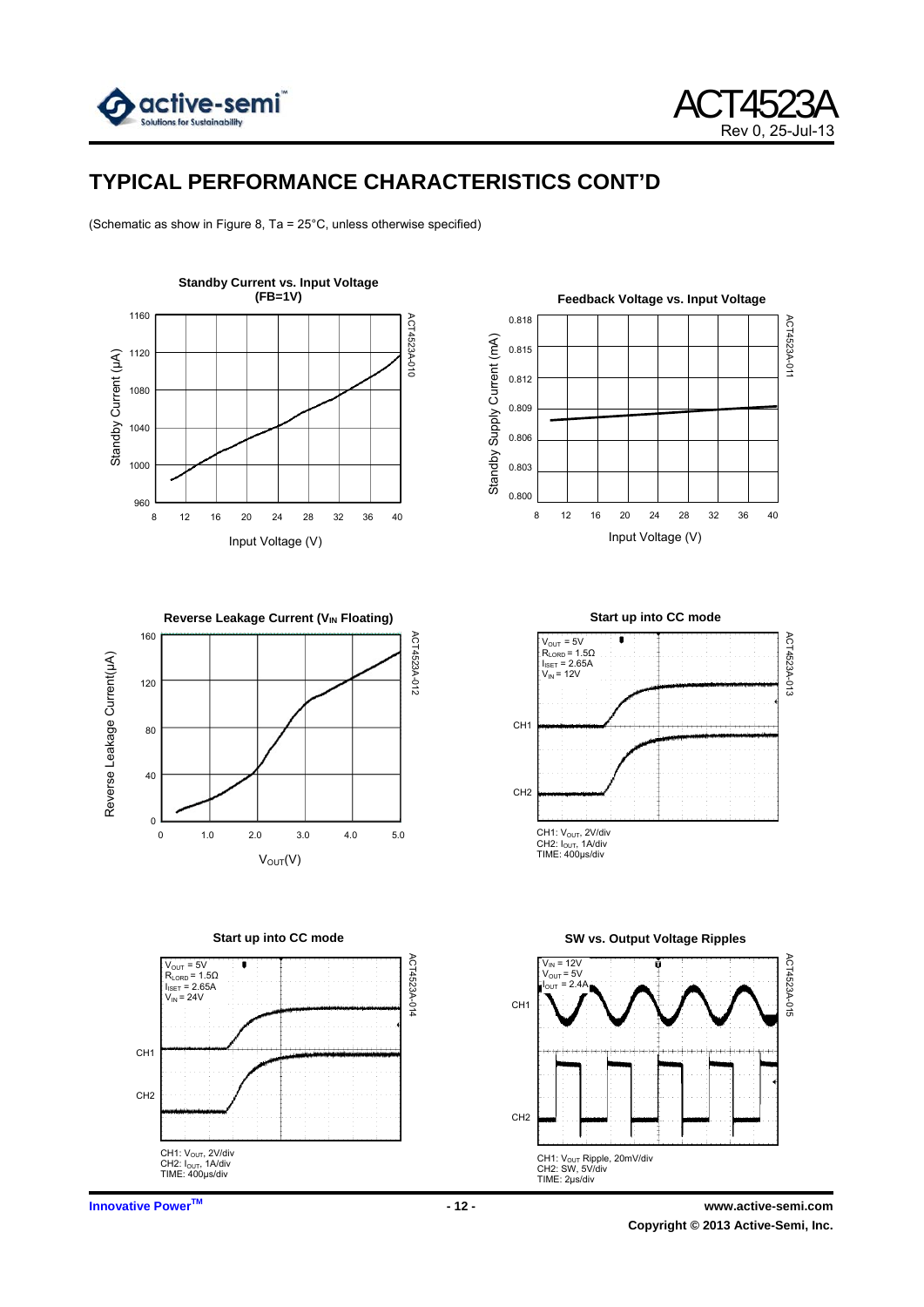



# **TYPICAL PERFORMANCE CHARACTERISTICS CONT'D**

(Schematic as show in Figure 8, Ta = 25°C, unless otherwise specified)

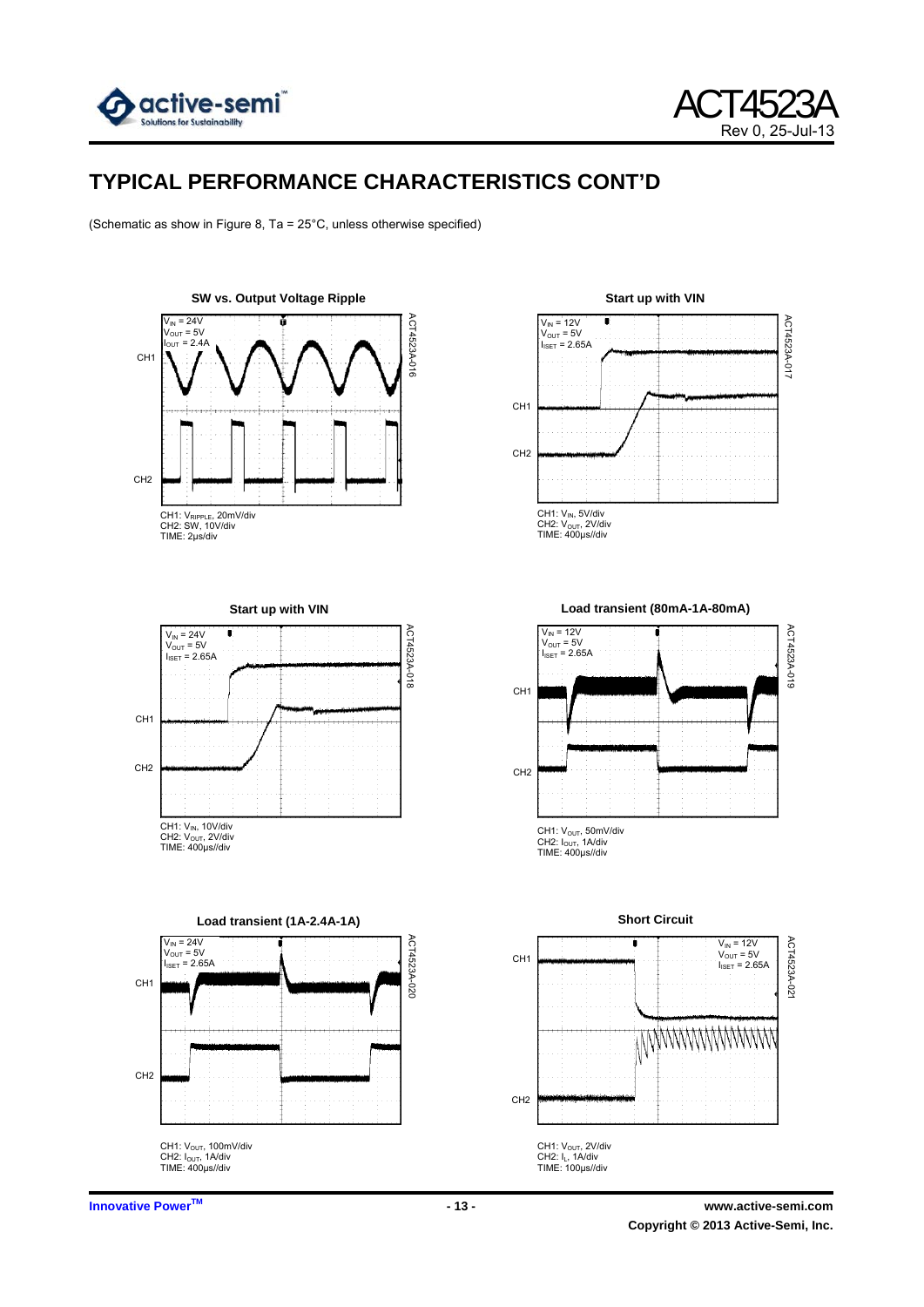



ACT4523A-023

ACT4523A-023

# **TYPICAL PERFORMANCE CHARACTERISTICS CONT'D**

(Schematic as show in Figure 8, Ta = 25°C, unless otherwise specified)



**Short Circuit Recovery** 

r

CH1: V<sub>OUT</sub>, 2V/div<br>CH2: I<sub>L</sub>, 1A/div<br>TIME: 400μs//div

antara in pattitumo.<br>Antariga ya mata da kat

CH1 CH2  $V_{IN}$  = 12V V<sub>OUT</sub> = 5V<br>I<sub>ISET</sub> = 2.65A